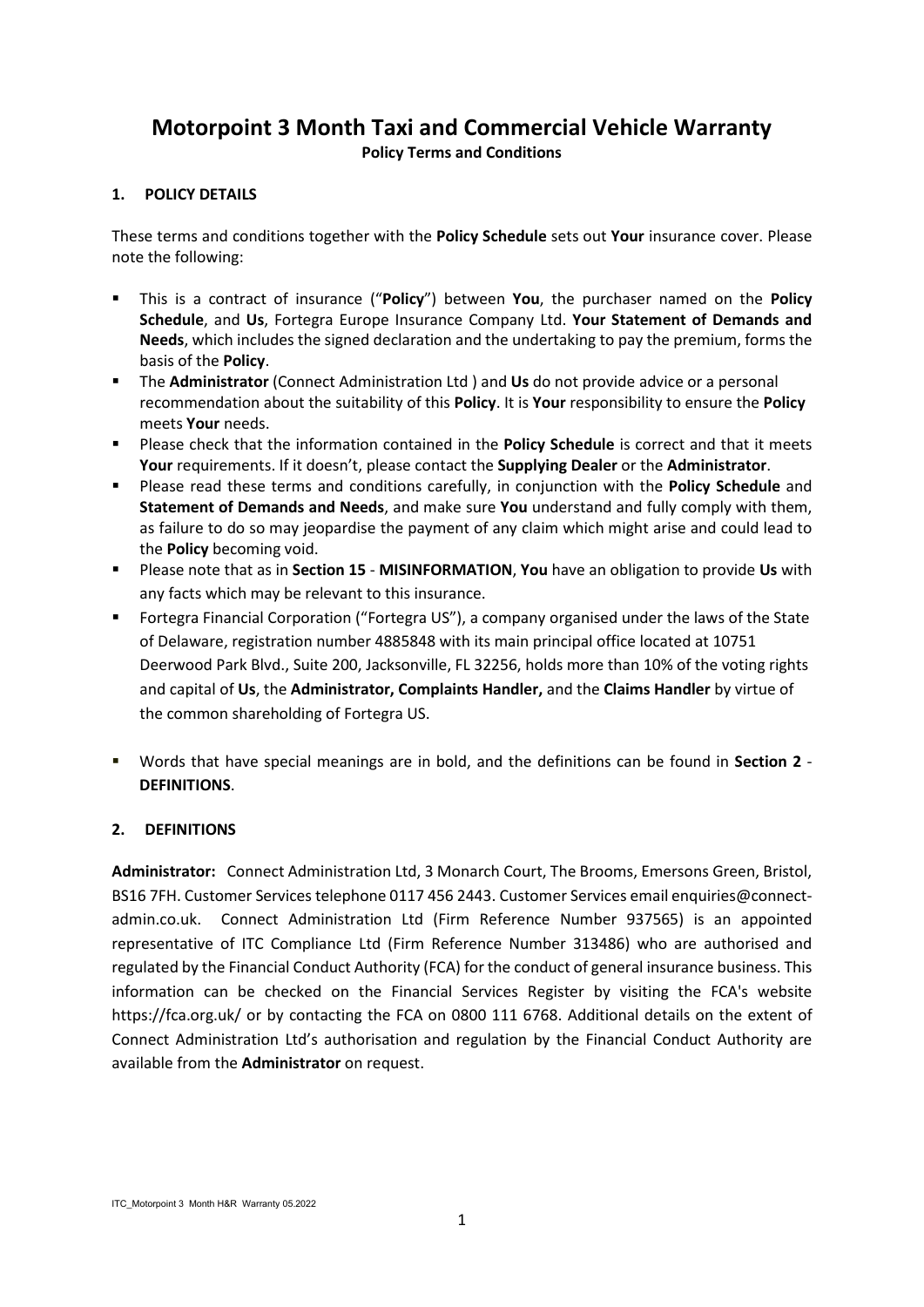**Approved Repairer:** A repairer appointed by the **Administrator** or the **Claims Handler** or **Us** to undertake a **Repair** to the **Vehicle**.

**Claims Handler:** Defend Insurance Holding s.r.o.., having its registered address at: Roztylská 1860/1, Praha 4 - Chodov, 14800 Czech Republic. Telephone 0161 451 4812 Customer Services email [customerservice@defendinsurance.co.uk](mailto:customerservice@defendinsurance.co.uk)

**Complaints Handler:** ITC Compliance Ltd**,** 3 Monarch Court, The Brooms, Emersons Green, Bristol, BS16 7FH. Customer Services telephone 0117 456 2443 email: [complaints@itccompliance.co.uk](mailto:complaints@itccompliance.co.uk) ITC Compliance Ltd is authorised and regulated by the Financial Conduct Authority (FCA) for the conduct of general insurance, under Firm Reference number 313486. This information can be checked on the Financial Services Register by visiting the FCA's website https://register.fca.org.uk/s or by contacting the FCA on 0800 111 6768. Additional details on the extent of ITC Compliance Ltd's authorisation and regulation by the Financial Conduct Authority are available from the **Claims Handler** on request.

**Day-To-Day Motoring**: The use of **Your Vehicle** for social, domestic and pleasure purposes only, including journeys to and from a permanent place of work.

**Family Member: Your** spouse or civil partner, or a parent, grandparent, child, grandchild, brother, or sister.

**Incident Date:** The date of the incident where damage has occurred to the **Vehicle**.

**Mechanical Breakdown:** Means the failure of a mechanical or electrical component, causing a sudden stoppage of its function, for a reason other than deterioration or negligence. Damage caused by the effect of overheating or abuse is not regarded as a Mechanical Breakdown under the terms of the Policy.

**Motor Insurance Policy:** an insurance policy issued to cover **Your** private car, which is owned and registered to **You**.

**Policy Schedule:** The schedule provided to **You** when **You** purchased this **Policy**, which contains **Your** details, details of the **Vehicle** and the **Policy** term.

**Property**: **Your** fixed address as detailed on **Your** schedule.

**Statement of Demands and Needs:** The Statement of Demands and Needs and declaration together with any additional information **You** may have supplied to **Us** in support of **Your** application for this **Policy**.

**Supplying Dealer:** The car dealership that the **Vehicle** was purchased from.

**Territorial Limits:** The United Kingdom, Ireland, Isle of Man and the Channel Islands. Territorial limits will include the countries of the European Economic Area for a period of up to sixty (60) days for any one single trip.

ITC\_Motorpoint 3 Month H&R Warranty 05.2022 **Vehicle:** The **Vehicle** purchased by **You** which meets the eligibility criteria set out in this **Policy**.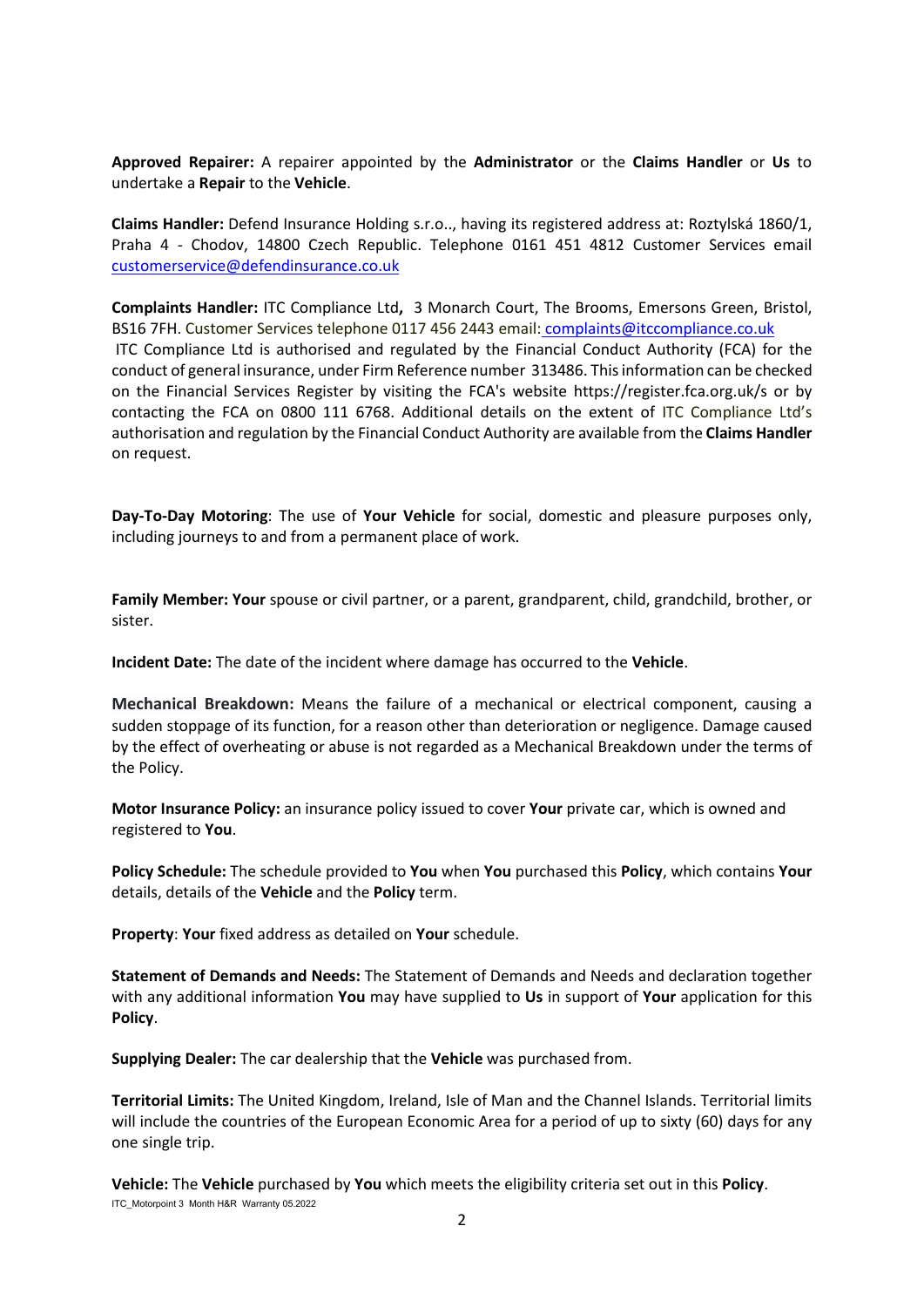**We/Us/Our:** Fortegra Europe Insurance Company Ltd (Malta Company Registration Number C 84703), Office 13, SOHO Office The Strand, Fawwara Building, Triq I-Imsida, Gzira, GZR 1401, Malta. Fortegra Europe Insurance Company Ltd is authorised under the Insurance Business Act 1998 of the laws of Malta to carry out general business, and is regulated by the Malta Financial Services Authority, Triq l-Imdina, Zone 1, Central Business District, Birkirkara, CBD 1010, Malta. Deemed authorised by the Prudential Regulation Authority. Subject to regulation by the Financial Conduct Authority under reference number 805770, and limited regulation by the Prudential Regulation Authority. Details of the Temporary Permissions Regime, which allows EEA-based firms to operate in the UK for a limited period while seeking full authorisation, are available on the Financial Conduct Authority's website. Annual reports on **Our** solvency and financial position can be found at <https://www.fortegra.eu/solvency-and-financial-condition-report>

**You/Your:** Any individual who is detailed on the **Policy Schedule** and who has applied for this **Policy** and has agreed to pay the premium under this **Policy**.

## **3. ELIGIBILITY**

## **You are eligible for cover from the start date of this Policy if:**

- **You** are applying as an individual; and
- **You** are eighteen (18) years of age or over; and
- **You** are resident in the United Kingdom, Channel Islands or the Isle of Man; and
- **You** hold a current valid UK driving license; and
- **You** must be named as the Policyholder under a **Motor Insurance Policy.**

## **The Vehicle is eligible for this cover if it:**

- is a private **Vehicle** registered in the United Kingdom, Channel Islands or the Isle of Man; and
- has been purchased from the **Supplying Dealer**; and
- is not older than eight (8) years at the start of this policy.

## **Please Note: The following Vehicles and Vehicle uses are NOT eligible for cover:**

- Any **Vehicle** that is not a right-hand drive **Vehicle**; and
- Emergency **Vehicle**s, buses, coaches, trucks, motor homes, trailers, heavy goods **Vehicle**s, licensed private hire **Vehicle**s, daily rental **Vehicle**s, breakdown and recovery **Vehicle**s; and
- **Vehicle**s used for road racing, track days (timed or untimed), rallying, pace-making, speed testing or any other competitive event; and
- Any **Vehicle** that has been modified after the purchase date.

## **4. POLICY TERM**

This **Policy** is for the chosen term, up to a maximum of twenty-four (24) months and is not renewable, as detailed on the **Policy Schedule**. **Your** cover will end at the earliest of any of the below:

- **You** failing to pay **Your** premium when due; or
- **You** or the **Vehicle** no longer meeting the eligibility criteria for **Your Policy**; or

ITC\_Motorpoint 3 Month H&R Warranty 05.2022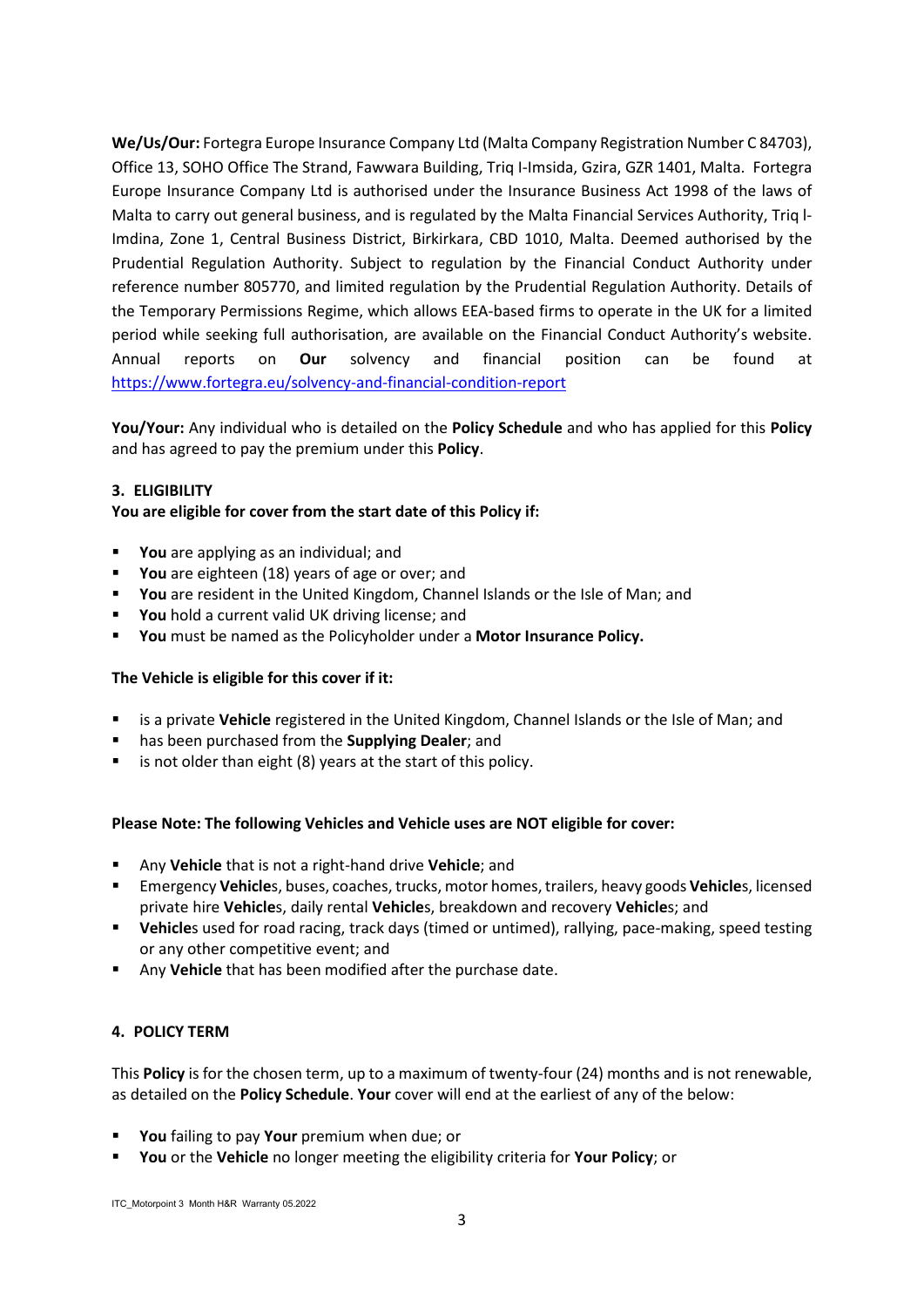- The **Vehicle** being sold or transferred to a new owner, other than under **Section 10 TRANSFERRING YOUR POLICY**; or
- The value of claims settled by **Us** having reached the limit, as defined in **Section 5 WHAT IS COVERED**; or
- The **Policy** being cancelled by either **You** or **Us;** or
- The start and expiry dates of the **Policy** as detailed on the **Policy Schedule.**

## **5. WHAT IS COVERED**

| Cover                                                                                                                                                                                                                                                                                                                                                                                                                                                                                                                                                                                                                                                                                                                                                                                    | <b>Benefit Limit</b>                                |
|------------------------------------------------------------------------------------------------------------------------------------------------------------------------------------------------------------------------------------------------------------------------------------------------------------------------------------------------------------------------------------------------------------------------------------------------------------------------------------------------------------------------------------------------------------------------------------------------------------------------------------------------------------------------------------------------------------------------------------------------------------------------------------------|-----------------------------------------------------|
| <b>Mechanical Breakdown Insurance</b>                                                                                                                                                                                                                                                                                                                                                                                                                                                                                                                                                                                                                                                                                                                                                    |                                                     |
| <b>PARTS COVERED</b><br>Please see your Proposal Form for details of the maximum amounts that may be paid<br>for each and any claim. These may be subject to lower limits as stated on these pages.<br>All limits include VAT. There is no restriction to the number of claims You can make.<br>This Policy covers All mechanical and electrical parts (including labour to fit them), of<br>the insured Vehicle against Mechanical Breakdown and including the below.                                                                                                                                                                                                                                                                                                                   | Maximum of<br>£1,500<br>including VAT<br>per claim. |
| <b>Oil seals</b><br>Crankshaft front seal, camshaft oil seal, auxiliary shaft oil seal, gearbox rear seal, drive<br>shaft(s) seals and differential pinion seal and where an engine or gearbox repair<br>requires oil seals or gaskets.<br><b>Casings</b><br>If any of the covered parts fail and this damages the casings, they will also be covered.<br><b>Working materials</b><br>Oils, oil filter and anti-freeze are covered only if it is essential to replace them because<br>of the failure of a part which is covered under this Policy.<br><b>Air Conditioning System</b><br>In the event of a valid claim, maximum contribution to system re-gas is £45.00 inc VAT.                                                                                                          |                                                     |
| <b>Excluding:</b><br>Cracked or porous cylinder heads and blocks, burnt valves and any skimming/pressure<br>testing. Body, paint, glass, interior/exterior trim, key fobs and key cards, in-car<br>entertainment/ communication systems and connected equipment including satellite<br>navigation, catalytic converters and diesel particulate filters, wheels, airbag and system,<br>electrical wiring, wiring looms, hoses, pipes, cables, brake seizure and corrosion.<br>Service items and other components subject to routine maintenance or periodic repair<br>or replacement such as plugs, HT leads, brake frictional material, clutch facings, wiper<br>blades/rubbers, auxiliary belts, light bulbs/units, tyres, batteries, exhaust systems [this<br>is not a complete list]. |                                                     |

## **Transferrable cover**

**You** may transfer **Your Policy** subject to the conditions in **Section 10** -**TRANSFERRING YOUR POLICY** where a **Family Member** takes ownership of the **Vehicle.**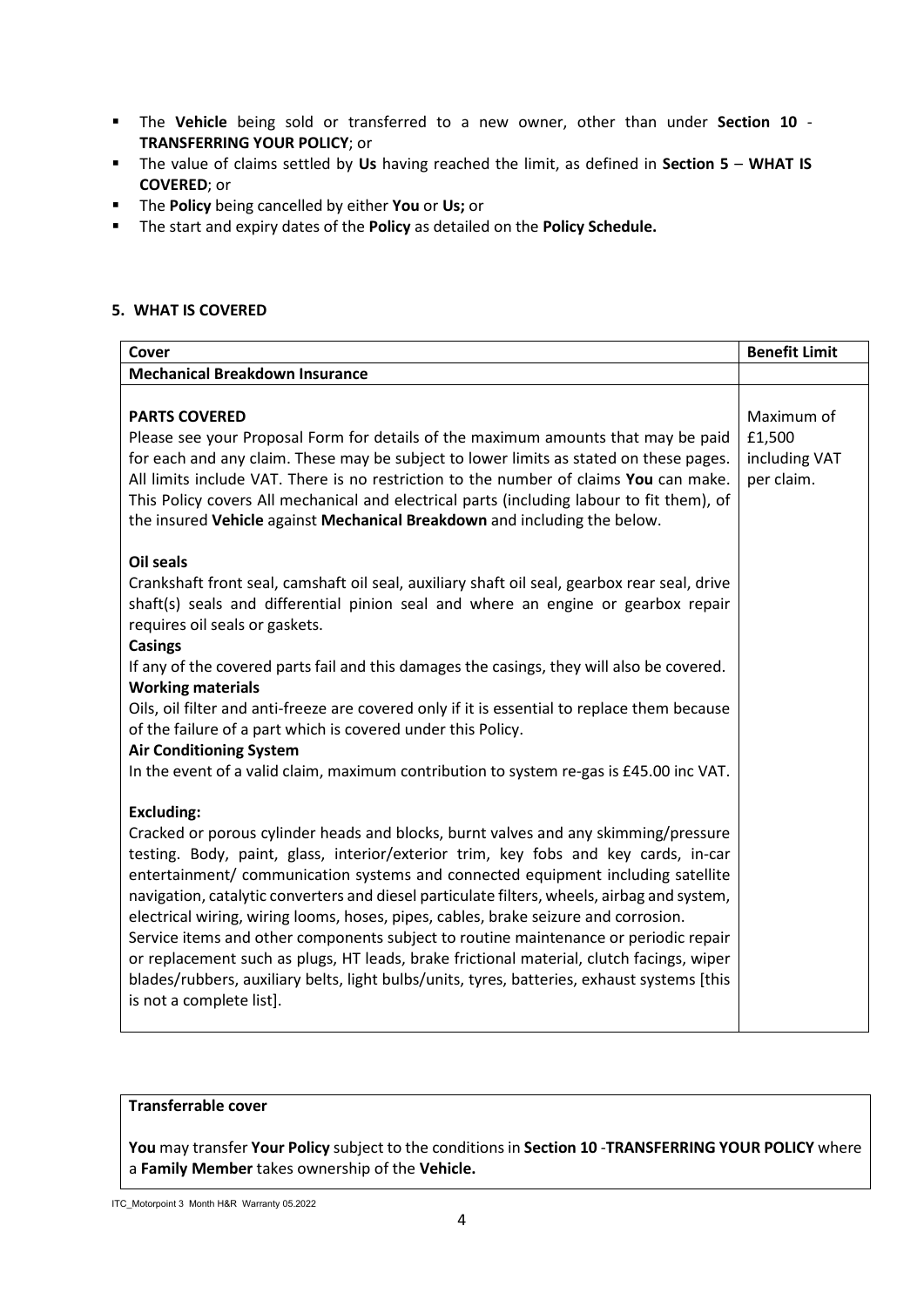## **6. WHAT IS NOT COVERED**

#### **What You are not covered for Mechanical Breakdown Insurance**

- **i. We** will not accept liability for any claim which is reported to the **Claims Handler** more than fourteen (14) days after the relevant fault is discovered.
- **ii. We** will not accept liability for any claim where the repair has not commenced within fourteen (14) days of the relevant fault being reported to the **Claims Handler**.
- **iii.** The **Policy** does not apply to: **Vehicle**s used any kind of timed competition or race; or nonstandard customized or modified **Vehicle**s.
- **iv. We** will not accept any liability for damage caused by: Neglect, corrosion, any foreign matter, getting into or onto a part; lack of servicing, the effects of over-heating, whether caused by an insured part or not; freezing, abuse, damage to parts not covered by this **Policy** or consequential damage; or damage to parts **We** cover caused by parts not covered by the **Policy**.

**We** will not accept liability for:

- The effects of poor repairs, faults or defects at the time of the sale.
- Parts which have been fitted incorrectly
- Parts which are of faulty manufacture or design or
- Parts not fitted as standard or optional extra by the manufacturer, unless cover for such items is agreed beforehand.

The Policy excludes any damage caused by fire, accident or any road hazard whether or not insured under any motor insurance or accidental damage policy. It does not provide cover for other people or physical injury. **We** will not accept liability for damage caused by war risks, sonic booms or nuclear radiation.

## **7. HOW TO MAKE A CLAIM**

| <b>Mechanical Breakdown Insurance</b> |                                                                                                  |  |
|---------------------------------------|--------------------------------------------------------------------------------------------------|--|
| <b>Stage</b>                          | <b>Explanation</b>                                                                               |  |
| Step 1                                | <b>NOTIFY THE CLAIMS HANDLER</b>                                                                 |  |
|                                       | Telephone the Claims Handler at 0161 451 4812. The Claims Handler will make a note of            |  |
|                                       | Your claim and advise You of the location of Your nearest Approved Repairer.                     |  |
|                                       | IMPORTANT: In order for the Claims Handler to pay the Approved Repairer directly, You            |  |
|                                       | (not the repairer) must notify the <b>CLAIMS HANDLER</b> of <b>Your</b> claim. This must be done |  |
|                                       | before You give permission to a repairer to carry out any fault finding or remedial work.        |  |
|                                       | Notification from a repairer of a possible claim will not be accepted by the Administrator.      |  |
| Step 2                                | <b>CONTACT THE REPAIRER</b>                                                                      |  |
|                                       | Book Your Vehicle in with the repairer and give Your permission to carry out any fault           |  |
|                                       | finding/diagnosis or dismantling necessary.                                                      |  |
| Step 3                                | <b>REPAIRER OBTAINS AUTHORITY</b>                                                                |  |
|                                       | Once Your Vehicle, Policy Schedule and service records have been handed to the repairer          |  |
|                                       | they will contact the <b>Claims Handler</b> to request approval for repairs.                     |  |
| Step 4                                | <b>AUTHORITY FOR CLAIM VALUE</b>                                                                 |  |
|                                       | If Your claim is accepted, an authorisation number will be issued to the repairer for the        |  |
|                                       | amount that will be paid under this <b>Policy</b> .                                              |  |

ITC\_Motorpoint 3 Month H&R Warranty 05.2022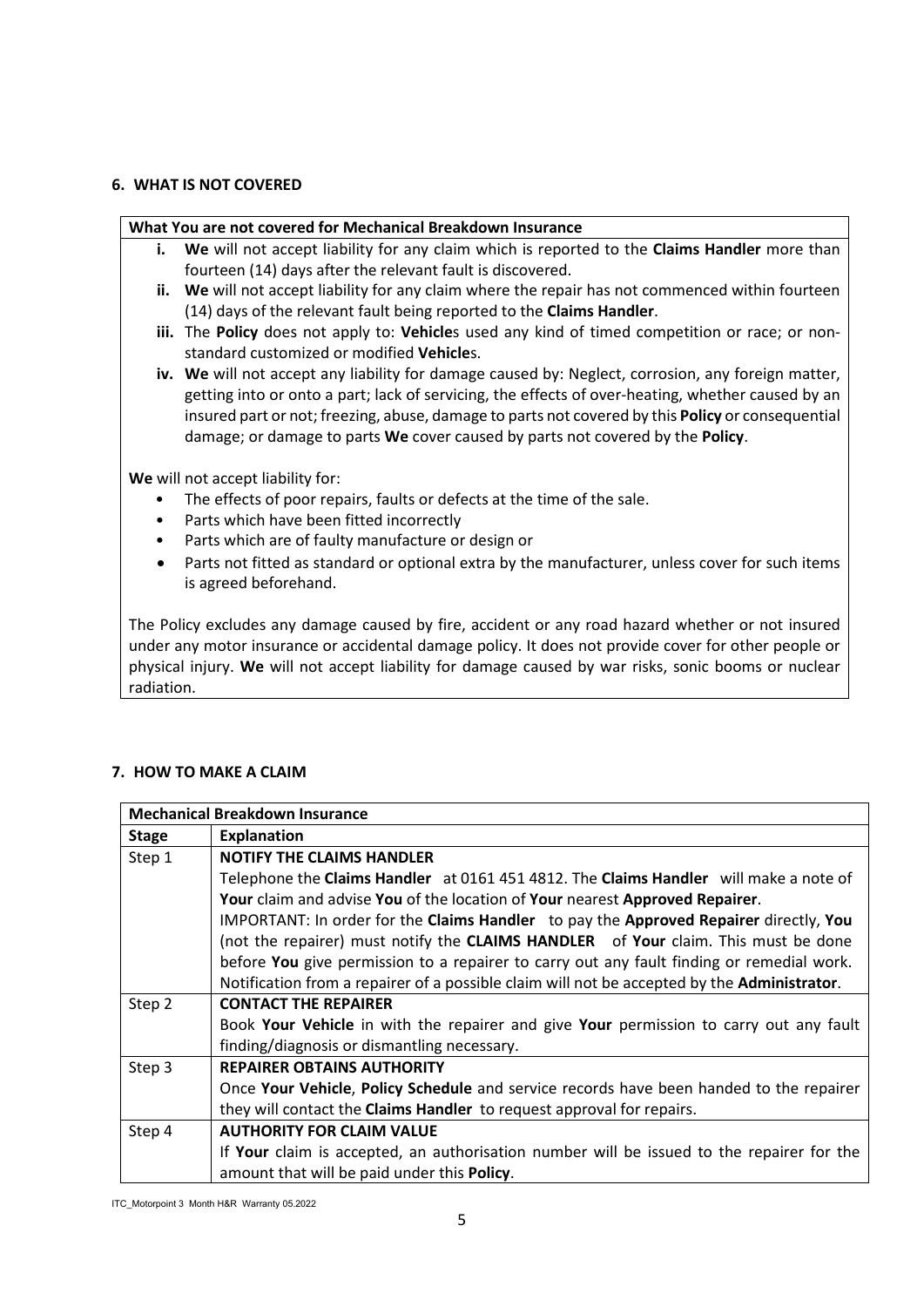|                      | You are responsible for paying any amount the repairer charges over and above the<br>authorised amount.                                                                                                                                                                                                                                                                                                                                                                                                                                          |  |
|----------------------|--------------------------------------------------------------------------------------------------------------------------------------------------------------------------------------------------------------------------------------------------------------------------------------------------------------------------------------------------------------------------------------------------------------------------------------------------------------------------------------------------------------------------------------------------|--|
|                      | PAYMENT OF THE CLAIM                                                                                                                                                                                                                                                                                                                                                                                                                                                                                                                             |  |
| Step 5               | On completion of the repairs, the repairer must submit an invoice directly to the Claims<br>Handler. The invoice must clearly show the authorisation number given, details of who the<br>Claims Handler should pay and contain full details of the repairs, including details of all<br>part(s) used, labour and VAT. The authorisation number will only be effective for ninety (90)<br>days from the date it was issued and no payments will be made in respect of the authorisation<br>number after the expiry of the ninety (90) day period. |  |
| Claims<br>Conditions | The Claims Handler<br>cannot agree to any claim without providing a Claims<br>$\bullet$<br>Authority Number. The repairer must not start any repairs without this number.<br>Please quote Your Claims Authority Number each time You contact the Claims<br>Handler about Your claim and make sure the repairer includes this number on their<br>invoice.                                                                                                                                                                                         |  |
|                      | If when making a claim You do not follow the correct procedure, We will not be<br>$\bullet$<br>able to pay Your claim in this instance.                                                                                                                                                                                                                                                                                                                                                                                                          |  |
|                      | No liability shall exist in respect of parts supplied, repairs carried out or any other<br>claim under the Policy other than claims made in accordance with the procedures<br>set out in these terms and conditions and for which specific authorisation is<br>given by the Claims Handler.                                                                                                                                                                                                                                                      |  |
|                      | We reserve the right to provide replacement parts and to carry out repairs under the<br>Policy or to arrange for their provision by other persons.                                                                                                                                                                                                                                                                                                                                                                                               |  |
|                      | The Claims Handler may insist that Your repairer uses exchanged or reconditioned<br>٠<br>parts to affect a repair.                                                                                                                                                                                                                                                                                                                                                                                                                               |  |
|                      | The amount of time allowed for labour will be in line with the manufacturer's/Glass's<br>Guide standard repair times. The cost of diagnosis or testing will be limited to a<br>maximum of one (1) hour at the maximum hourly labour rate towards an accepted<br>claim.                                                                                                                                                                                                                                                                           |  |
|                      | We and the Claims Handler reserve the right to examine the Vehicle, to subject it<br>to expert independent assessment and to name the repairer to be used. The Claims<br>Handler will use the results of any expert independent assessment to determine the<br>amount to be paid in respect of a claim. This will be subject to the claimable limits<br>and the terms and conditions of the Policy.                                                                                                                                              |  |
|                      | We shall not provide any benefit under this contract of insurance to the extent of<br>providing cover, payment of any claim or the provision of any benefit where doing so<br>would breach any sanction, prohibition or restriction imposed by law or regulation.                                                                                                                                                                                                                                                                                |  |

## **Points to note about the claims process:**

 The **Claims Handler** will appoint an **Approved Repairer** where possible who will be responsible for completing the necessary work in the event of a successful claim.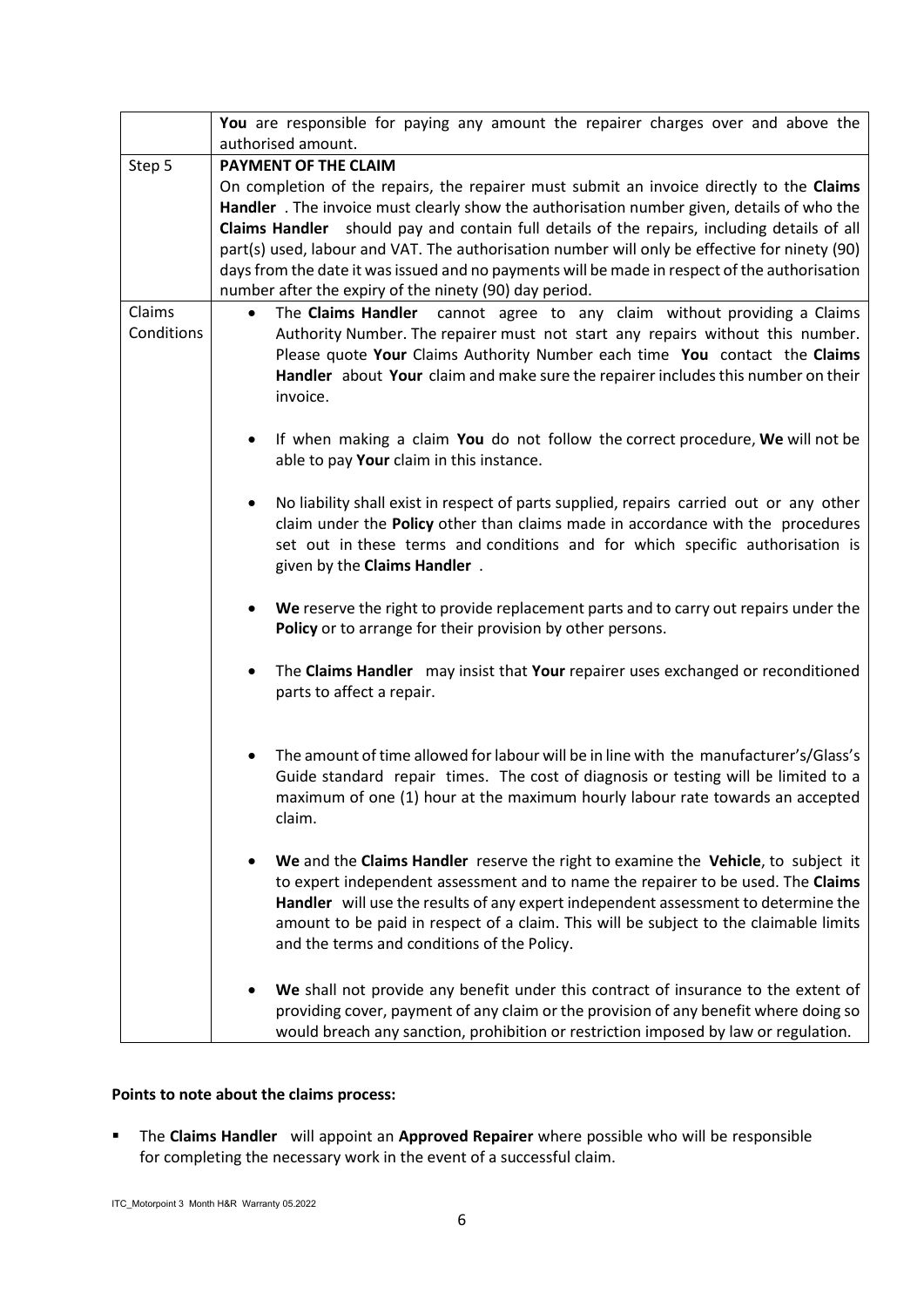- Diagnostic costs that **We** will pay is limited to a maximum of one (1) hour at the maximum hourly labour rate towards an accepted claim.
- **We** or the **Claims Handler** reserve the right to subject the **Key(s), Lock(s)** or **Vehicle** to an independent assessment.
- **We**, the **Administrator,** the **Claims Handler**, the **Complaints Handler** and the **Supplying Dealer** may obtain and share information concerning any claim **You** may make against this **Policy** with any **Approved Repairer**, for the purposes of administering **Your Policy** and claim.

# **8. POLICY CONDITIONS**

## **Mechanical Breakdown Insurance**

**You** must comply with the following conditions to have the full protection of the Policy. If **You** do not comply with them **We** may at **Our** option cancel the **Policy** or refuse to deal with **Your** claim or reduce the amount of any claim payment.

# Duty of Care

**You** must not continue to drive the **Vehicle** after any damage or incident if this could cause further damage to the **Vehicle**.

## Fraud

**You** must not act in a fraudulent manner. If **You**, or anyone acting for **You**, make a claim under the **Policy** knowing the claim to be false, or fraudulently exaggerated in any respect; or make a statement in support of a claim, knowing the statement to be false in any respect; or submit a document in support of a claim, knowing the document to be forged or false in any respect; or make a claim in respect of any loss or damage caused by **Your** willful act, or with **Your** connivance, then:

- **We** shall not pay the claim;
- **We** shall not pay any other claim which has been made or will be made under the Policy;
- **We** may at **Our** option declare the Policy void;
- **We** shall be entitled to recover from **You** the amount of any claim already paid under the **Policy**;
- **We** shall not make any return of premium; and
- **We** may inform the Police of the circumstances.

# **SERVICING**

The **Vehicle** must be serviced in line with the manufacturer's recommended guidelines. If the **Vehicle** has no service history, or the service history is incomplete, the **Vehicle** must be serviced by a VAT-registered garage within twelve (12) months or 12,000 miles (whichever is sooner) from the date **You** bought the **Vehicle**. It must then be serviced in line with the manufacturer's specifications, or every twelve (12) months or 12,000 miles (whichever is the sooner). The servicing must include the following.

- Changing the engine oil and filter
- Checking oil levels in the gearbox and differential, and topping them up if necessary
- Checking the coolant level and the strength of the antifreeze or inhibitor, and topping up if necessary
- Checking the timing belt (if one is fitted) and renewing it if necessary
- Replacing the brake fluid in line with the manufacturer's recommendation

ITC\_Motorpoint 3 Month H&R Warranty 05.2022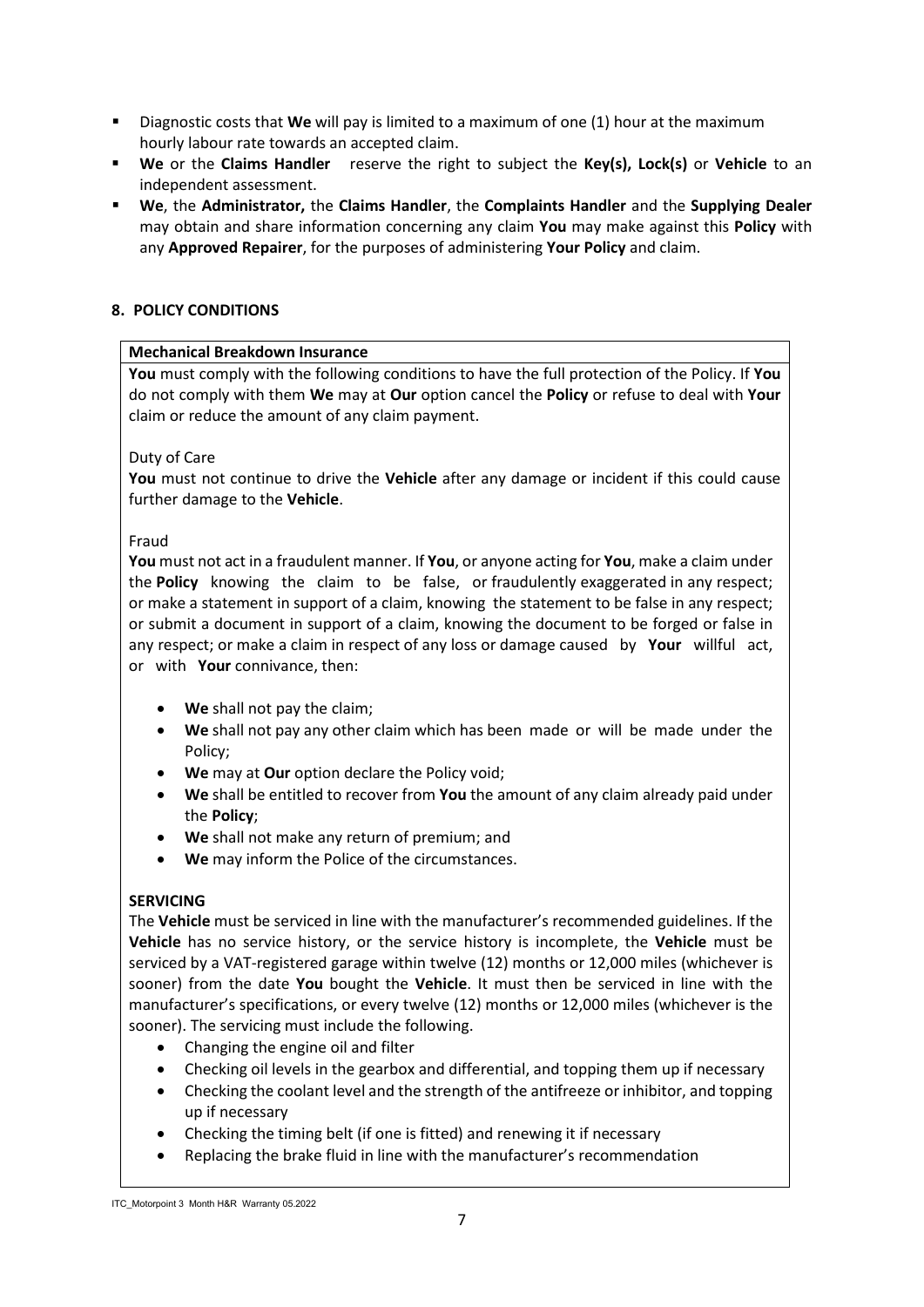The interval between services must not go over the set time or mileage by more than twentyone (21) days or 750 miles. If any circumstances prevent the service from being carried out on time, **You** must immediately send to the **Administrator** written notice of this by 'Signed for' mail.

**You** must keep proof of each service as we may need to check it if **You** make a claim. The only acceptable proof of servicing will be the fully detailed VAT service invoice, showing

the date of the service and the mileage. **You** must keep all these invoices.

If **You** do not provide satisfactory proof of servicing, **Your Vehicle** will not be covered.

#### **Warning**

Timing belts [otherwise known as camshaft drive belts]. If **Your Vehicle** has a timing belt, please make sure that it is in good condition and that it is checked and changed in line with the manufacturer's recommendations. If the timing belt breaks it can cause serious and unnecessary engine damage and inconvenience. No responsibility will be accepted for damage caused by the failure of a worn-out timing belt.

- The maximum benefit payable by **Us**is detailed in **Section 5 – WHAT IS COVERED** and on the **Policy Schedule**.
- If **You** are covered by any other insurance or warranty for the same or similar benefit(s) provided under this **Policy**, then **We** will only be responsible for paying a fair proportion of any benefit which **We** would otherwise be due to pay.
- **You** will be responsible for payment of any repair work completed by the **Approved Repairer** that falls outside of the scope of this **Policy**.
- The maximum benefit payable by **Us** in respect of the **Vehicle** is the claims limit on the **Policy Schedule**.
- **This Policy** shall not acquire a surrender value.
- It shall not be possible for **You** to assign or change the benefits of this **Policy** in any way whatsoever, other than as specified in **Section 10** - **TRANSFERRING YOUR POLICY**.
- **We** have the right to take proceedings in **Your** name, in order to recover for **Our** benefit, the amount of any payment made under this **Policy**.
- **You** must notify the **Administrator** as soon as possible if any of **Your** details change during the **Policy** term.

## **9. ADDITONAL BENEFITS**

The extra benefits listed below will be provided subject to the limits specified in the Proposal / **Policy** Schedule if any of the parts covered under the **Policy** fail. **Vehicle**.

## **Vehicle** Replacement

The Administrator will pay up to £30 a day [including VAT], for up to a maximum of 7 (seven) days, towards the cost of a replacement **Vehicle**. **You** can only have a replacement **Vehicle** if the **Vehicle** is being repaired under the **Policy** and prior authority has been given by the **Claims Handler.** 

#### **Exclusions**

ITC\_Motorpoint 3 Month H&R Warranty 05.2022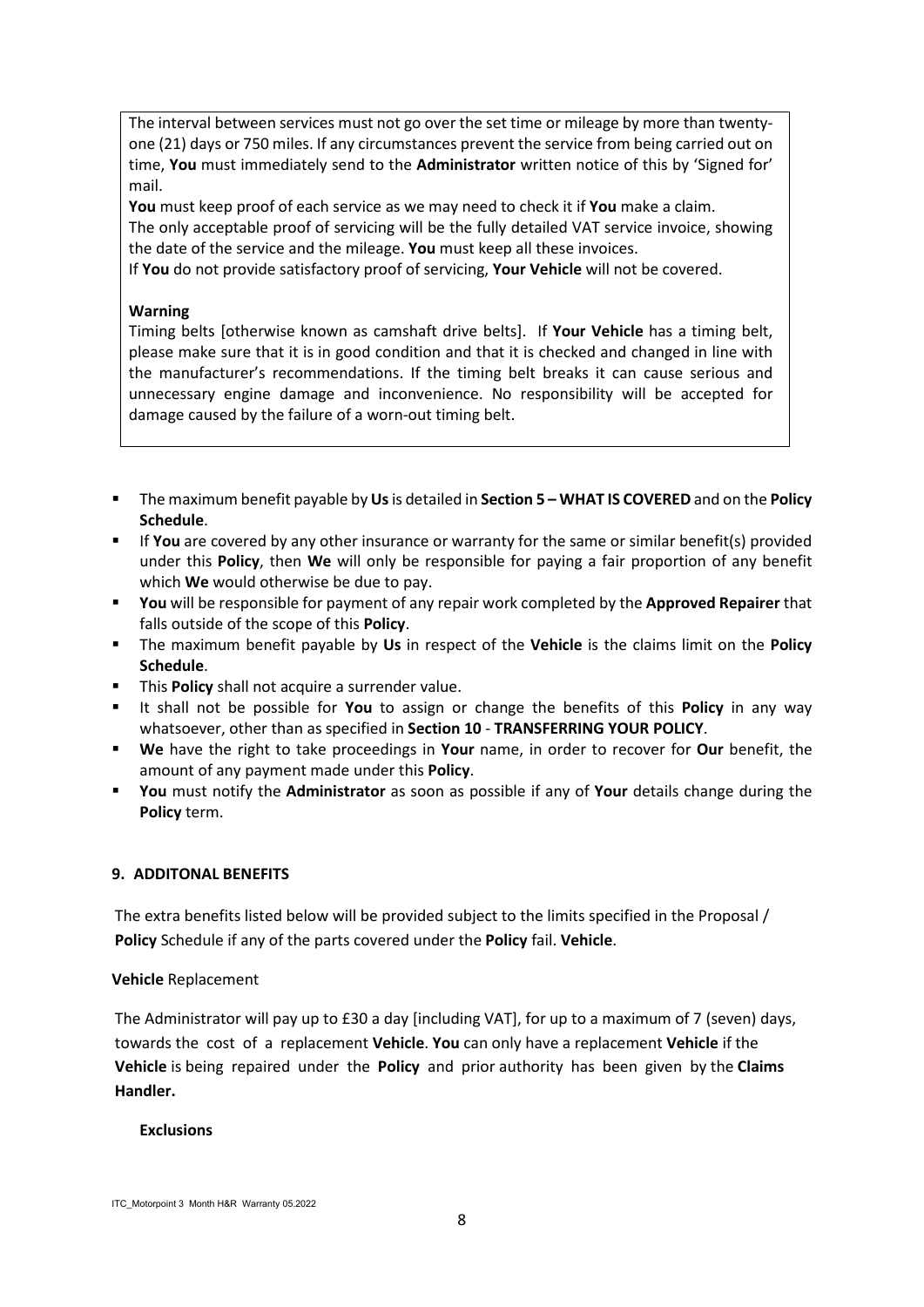- We will not provide a replacement **Vehicle** for the first 24 hours that **You** are without the **Vehicle** or during any delay the repairer may have waiting for parts or commencing repairs.
- We will not cover the costs of or fuel or insurance for the replacement **Vehicle**.
- We will not cover any motoring fines and congestion charges that **You** may incur

# **10.TRANSFERRING YOUR POLICY**

This **Policy** cannot be transferred to another **Vehicle** or to any subsequent owner of the **Vehicle** except where ownership of the **Vehicle** is transferred to a **Family Member.** Cover may be transferred to that **Family Member** by contacting the **Administrator** within ninety (90) days of change of ownership, so long as that **Family Member** meets the eligibility criteria in **Section 3** - **ELIGIBILITY**.

## **11. CANCELLING YOUR POLICY**

**You** may cancel the **Policy** with the **Supplying Dealer within** thirty (30) days of the delivery date of **Your Vehicle** without financial penalty provided no claim has been submitted. Thereafter both parties must give thirty (30) days' notice of cancellation. The **Policy** has no surrender value and no premium paid will be refunded after thirty (30) days of the **Your Vehicle** delivery date.

## **12. COMPLAINTS PROCEDURE**

If **You** wish to make a complaint about the conduct of the sale of this **Policy**, including any information provided as part of the sale, please contact the **Supplying Dealer**.

The **Complaints Handler** handles all other complaints relating to this **Policy** on **Our** behalf. If **You** wish to make a complaint, please do so:

- calling 0117 456 2443; or
- by writing to the Customer Outcome Manager a[t complaints@itccompliance.co.uk](mailto:complaints@itccompliance.co.uk)

The **Complaints Handler** will acknowledge **Your** complaint promptly and will aim to resolve it within eight (8) weeks from first notification.

If the **Complaints Handler** cannot resolve **Your** complaint within this period, they will notify **You** in writing to confirm the reasons why. In this case, or if **Your** complaint is not resolved to **Your** satisfaction, the **Complaints Handler** will advise **You** of **Your** rights to refer **Your** complaint to The Financial Ombudsman Service, free of charge:

- by submitting **Your** complaint online please see financial-ombudsman.org.uk; or
- by email at [complaint.info@financial-ombudsman.org.uk;](mailto:complaint.info@financial-ombudsman.org.uk) or
- by telephone on 0207 964 1000; or
- by writing to the Financial Ombudsman Service, Exchange Tower, Harbour Exchange Square, Isle of Dogs, London, E14 9SR UK.

**IMPORTANT**: The Financial Ombudsman Service will expect **You** to have followed the above procedure before they accept **Your** case.

Following this complaints procedure does not affect **Your** legal rights.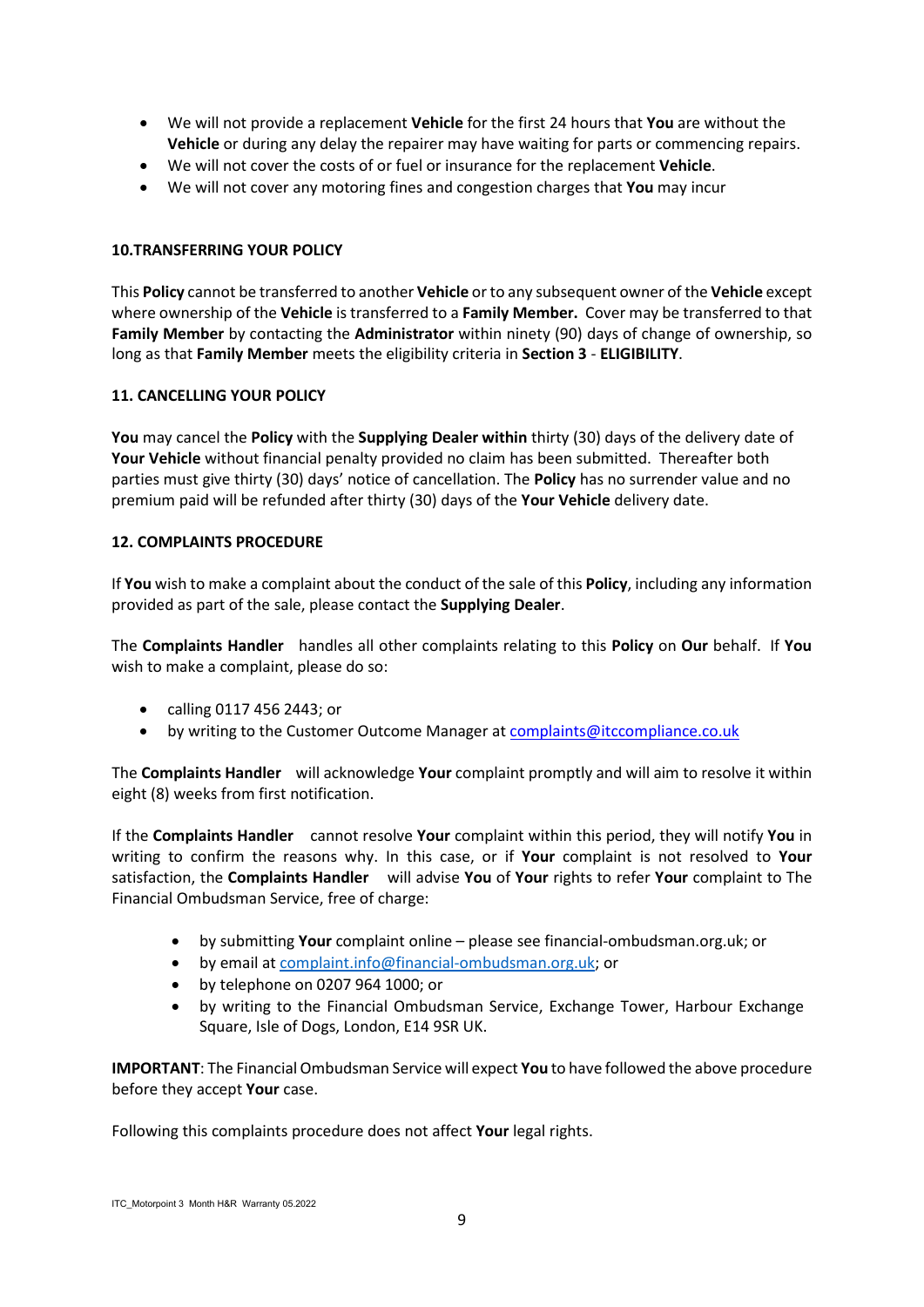## **13.SANCTIONS**

**We** shall not provide any benefit under this contract of insurance to the extent of providing cover, payment of any claim or the provision of any benefit where doing so would breach any sanction, prohibition or restriction imposed by law or regulation.

# **14. THIRD PARTY RIGHTS**

Except where otherwise required by law, **You** and **We** have agreed that:

- it is not intended for any third party to this contract to have the right to enforce the terms of this **Policy**; and
- **You** and **We** can rescind or vary the terms of this contract without the consent of any third party to this **Policy**, who might seek to assert that they have rights under this **Policy**.

## **15. MISINFORMATION**

When applying for insurance, varying **Your** cover, or submitting a claim, **You** or anyone acting on **Your** behalf must take reasonable care to answer all questions honestly and to the best of **Your** knowledge. Failure to do so may affect the validity of **Your Policy** or the payment of **Your** claim.

## **16. APPLICABLE LAW**

This **Policy** shall be subject to the law of England and Wales, unless **We** and **You** agree otherwise.

## **17. COMPENSATION SCHEME**

**You** may be entitled to compensation from the Financial Services Compensation Scheme (FSCS) in the UK if, in the unlikely event, Fortegra Europe Insurance Company Ltd cannot meet its liabilities under this **Policy**. The level and extent of compensation provided will depend on the location of the risk, the type of insurance and on the circumstances of the claim.

Further information about the Financial Services Compensation Scheme is available from the FSCS website www.fscs.org.uk.

The FSCS can be contacted:

- online by completing the form on the FSCS website [www.fscs.org.uk/contact-us/;](http://www.fscs.org.uk/contact-us/) or
- by calling 0800 678 1100; or
- by writing to Financial Services Compensation Scheme, PO Box 300, Mitcheldean, GL17 1DY; or
- by live chat via the FSCS website [www.fscs.org.uk/contact-us/.](http://www.fscs.org.uk/contact-us/)

## **18. PRIVACY AND DATA PROTECTION NOTICE**

#### Data Protection

Fortegra Europe Insurance Company Ltd and the **Complaints Handler** (as Joint Data Controllers) are committed to protecting and respecting **Your** privacy in accordance with the current Data Protection